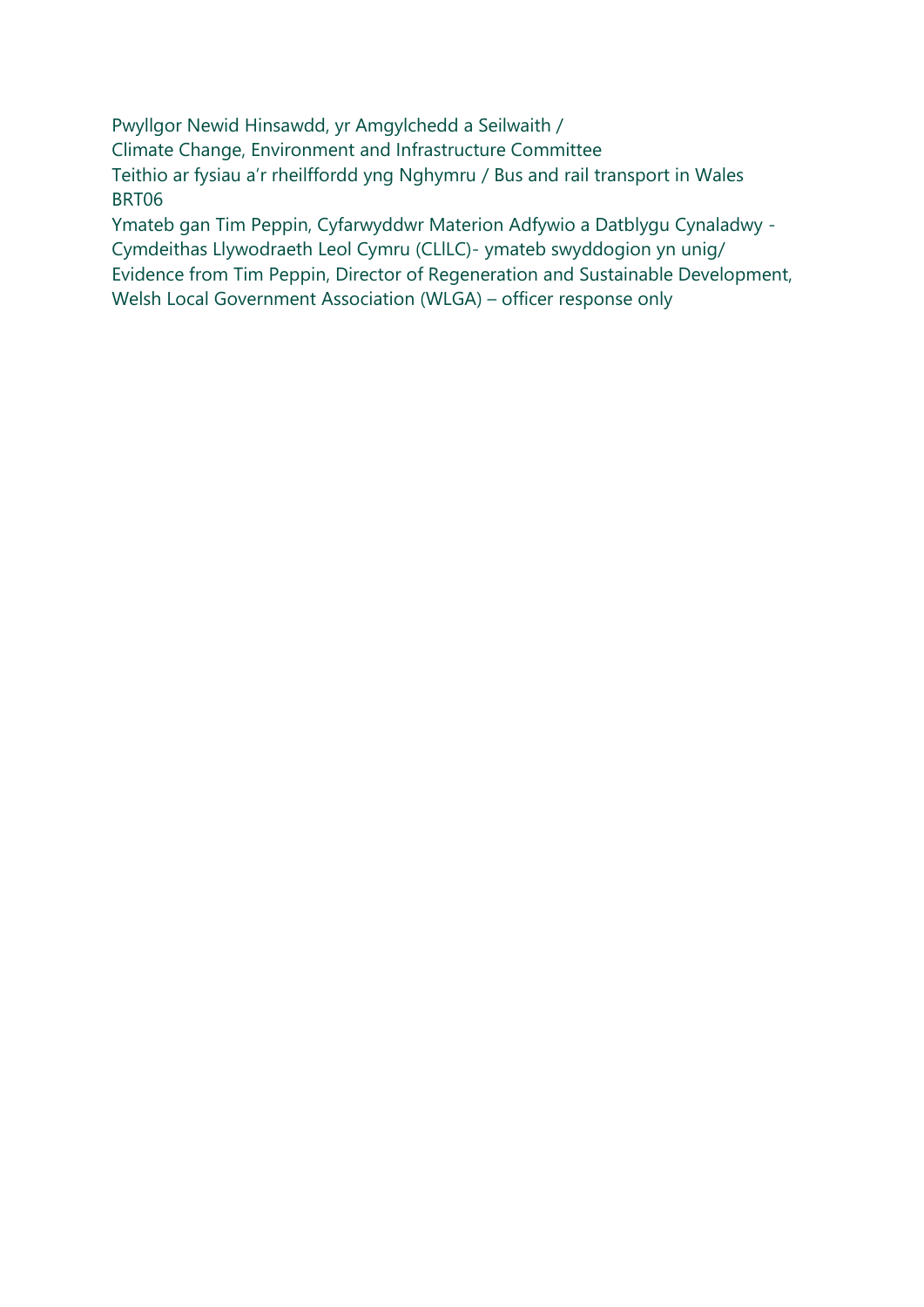

# **Committee** WLGA Evidence: Bus and Rail Transport in Wales inquiry

# **Climate Change, Environment & Infrastructure**

9<sup>th</sup> May 2022

Tim Peppin

tim.peppin@wlga.gov.uk

# **Welsh Local Government Association - The Voice of Welsh Councils**

The Welsh Local Government Association (WLGA); is a politically led cross party organisation that seeks to give local government a strong voice at a national level. The Association represents the interests of local government and promotes local democracy in Wales. The 22 councils in Wales are all members of the WLGA and the 3 fire and rescue authorities and 3 national park authorities are associate members.

# **We believe that the ideas that change people's lives, happen locally**

Communities are at their best when they feel connected to their councils through local democracy. By championing, facilitating, and achieving these connections, we can build a vibrant local democracy that allows sustainable communities to thrive.

**The main aim of the Association** is to promote, protect, support and develop democratic local government and the interests of councils in Wales.

# **This means:**

- Promoting the role and prominence of councillors and council leaders
- Ensuring maximum local discretion in legislation or statutory guidance
- Championing and securing long-term and sustainable funding for councils
- Promoting sector-led improvement
- Encouraging a vibrant local democracy, promoting greater diversity
- Supporting councils to effectively manage their workforce.

# **Introduction**

- 1. The WLGA welcomes the opportunity to submit views in response to the Climate Change Environment and Infrastructure committee's call for evidence for its inquiry into bus and rail travel in Wales. Given the timing, it is an officer response drawing on discussions with Members prior to the recent local government elections. The WLGA's political spokespersons will not be confirmed until the WLGA Annual General Meeting on 24<sup>th</sup> June. Therefore, the views expressed in this submission are subject to change.
- 2. Comments are provided below on each of the three main lines of inquiry.

"Mae'r ddogfen yma ar gael yn Gymraeg. This document is available in Welsh."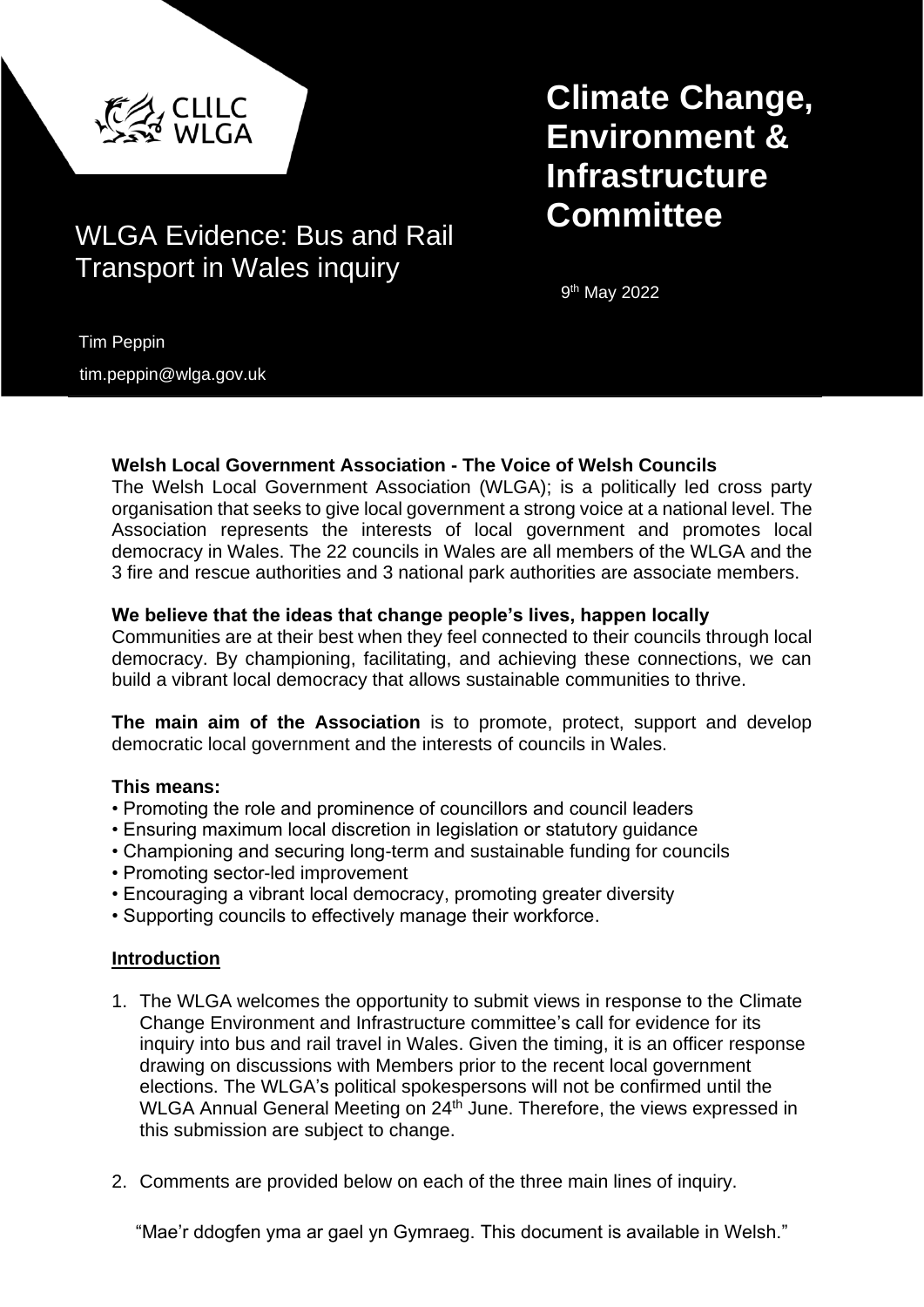

# **Priorities for post covid recovery for Welsh bus and rail**

- 3. Covid-19 has had a devastating and long-lasting impact on rail and bus journeys in Wales. Restrictions on movement, the rapid expansion of working from home and ongoing fears about travelling in a confined, shared environment have all acted at times to deter people from using trains and buses. Welsh Government estimates that use of public transport overall declined by 95% in the early days of the pandemic compared to the same period the year before. Rail usage in the full year of 2020/21 was over three quarters lower than the previous year.
- 4. Whilst there has been some recovery over recent months, it has been slow and previous levels of usage have not been achieved. In April 2022 it was reported that bus journeys in Wales were only just over half their pre-pandemic level (12.1 million in the latest three-month period compared to 22.6m in the last three months of 2019). Without financial support from Welsh Government and local authorities many bus operators would not have survived. Similarly, Welsh Government took the decision to take rail services into public ownership with Transport for Wales acting as 'operator of last resort'.
- 5. The decline in patronage is doubly concerning for buses as, following a temporary boost from the introduction of concessionary passes back in 2002, passenger numbers reverted to steady decline again over the last decade. Rail passenger numbers, in contrast, had previously been growing in most parts of Wales.
- 6. Getting people back onto public transport and making best use of available capacity on bus and rail services is critical in terms of efforts to reduce and ultimately eliminate direct carbon emissions associated with transport. There are also important social benefits from sustaining a high quality and efficient public transport system. Around a quarter of households, including many people on low incomes, do not own a car and many older people rely heavily on public transport. Their quality of life would suffer if these services were allowed to continue in a downward spiral.
- 7. For these reasons, then, recovery of bus and rail service passenger numbers as a percentage of overall travel is vitally important in terms of 'building back better'. Priorities in this respect for bus and rail, including some that apply to both, are suggested in the table below. In terms of phasing, some of these can be progressed in the short term (e.g. publicity campaign) whereas others require long term funding commitments which would give a clear signal of intent to the travelling public (e.g. planned and continuous investment in the highway and rail networks).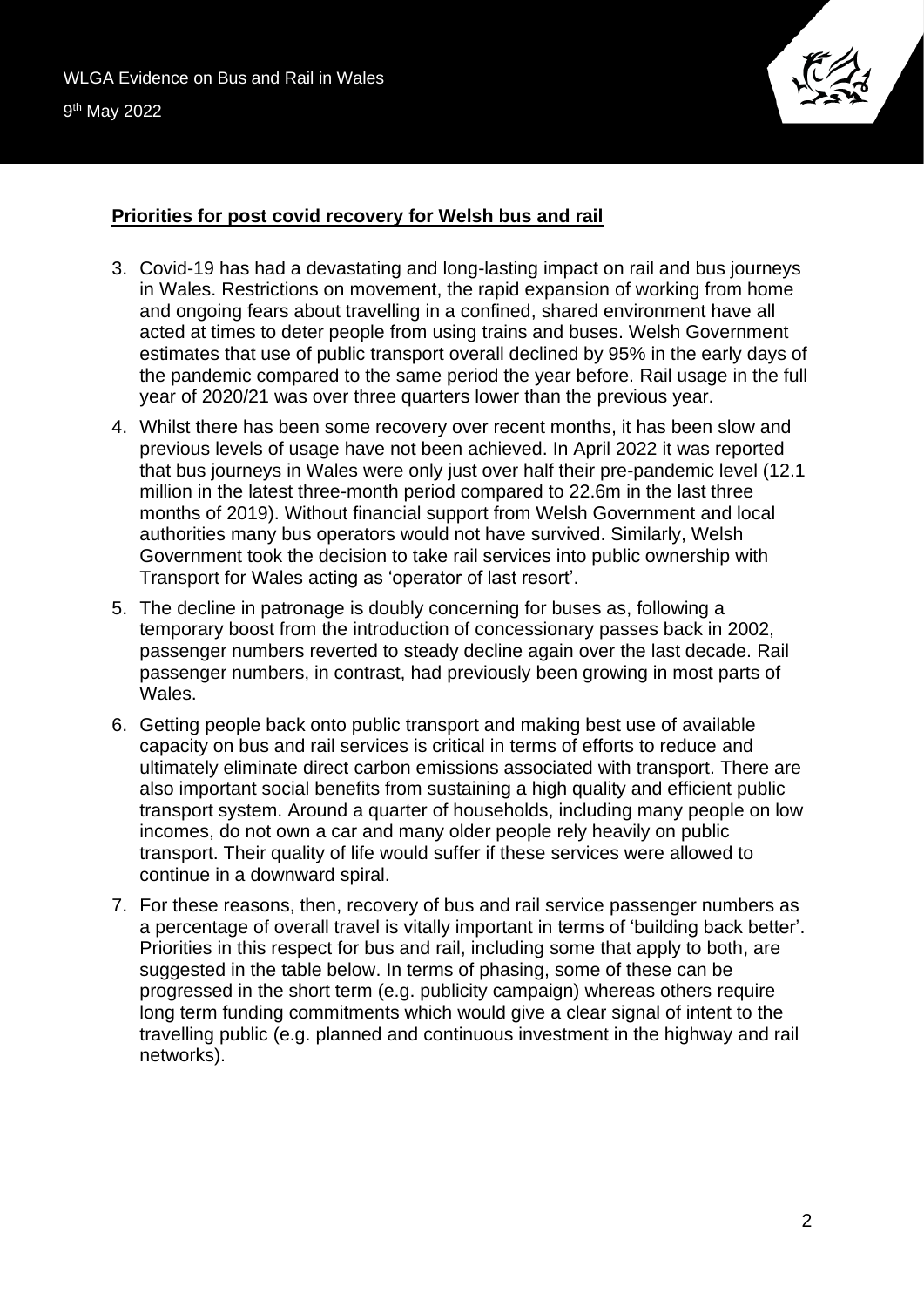

| <b>Bus</b>                                                                                                                                                                                                                                                                 | Rail                                                                                               |
|----------------------------------------------------------------------------------------------------------------------------------------------------------------------------------------------------------------------------------------------------------------------------|----------------------------------------------------------------------------------------------------|
| Publicity campaign to encourage people back onto public transport generally,<br>highlighting safety, environmental, economic and social benefits                                                                                                                           |                                                                                                    |
| Short term incentives to encourage bus and rail use, such as reduced fare<br>offers - prioritising trip substitution (e.g. targeting commuters) over additional<br>trip generation (e.g. through tourism and leisure offers)                                               |                                                                                                    |
| Discussion with operators, unions and local authority transport officers to draw<br>on their frontline experience and suggestions on steps that could be taken                                                                                                             |                                                                                                    |
| Ticket offers that recognise the impact of increased home working $-$ e.g.<br>reduced prices for multiple / season tickets that can be used over an extended<br>period (as opposed to more restrictive offers based on regular weekly, monthly,<br>annual travel patterns) |                                                                                                    |
| Clarity over transport priorities: Support for electric vehicles and EV charging<br>infrastructure versus promotion of active travel and public transport?                                                                                                                 |                                                                                                    |
| Consideration of car scrappage schemes offering, in return, a period of free or<br>heavily subsidised public transport travel (see e.g. West Midlands offers £3,000<br>'mobility credits' to scrap old cars - The Transport Network (transport-<br>network.co.uk)0         |                                                                                                    |
| Better integration between bus and rail services, where possible, with easily<br>understood through-ticketing arrangements and integrated timetabling as well<br>as linkages to active travel routes                                                                       |                                                                                                    |
| Investment in fleet/rolling stock to enable improvements in quality, reliability,<br>safety and whole-life environmental performance of services                                                                                                                           |                                                                                                    |
| Continued development of demand<br>responsive transport, offering flexible<br>public transport customised to meet<br>individual needs                                                                                                                                      | Consideration of extending<br>concessionary fares to more rail<br>journeys than currently included |
| Increased use of bus priority<br>measures (including consideration of<br>congestion / road user charging) in<br>urban areas to reduce congestion and<br>improve efficiency of bus networks                                                                                 | Investment in rail network, including<br>electrification                                           |
| Taking forward proposed bus<br>legislation, informed by consultation<br>feedback                                                                                                                                                                                           | Continued lobbying over HS2<br>consequential to enable additional<br>investment within Wales       |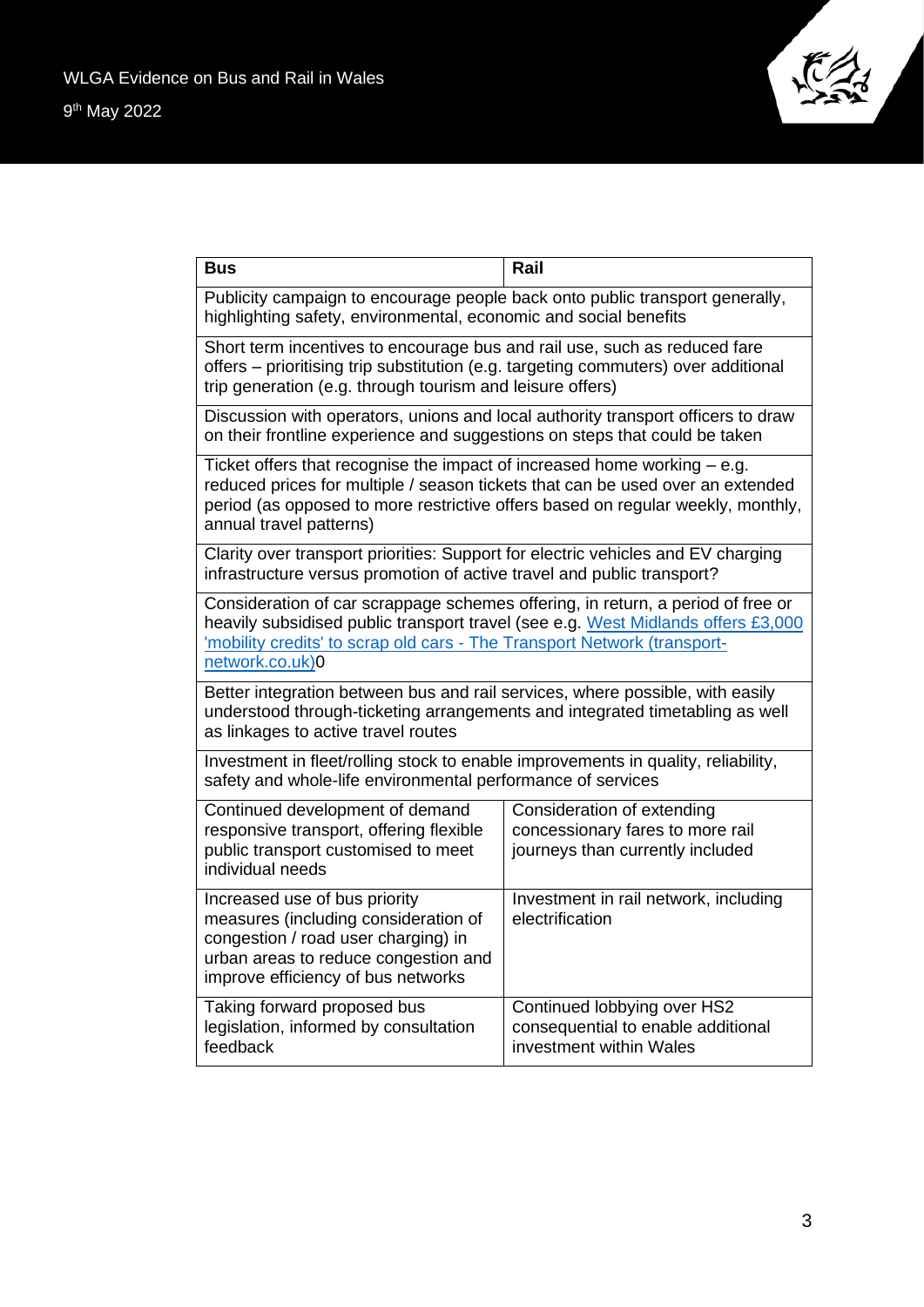

# **Action required to achieve Welsh Government targets for modal shift to these modes and behaviour change**

- 8. The Welsh Government Transport Strategy, Llwybr Newydd, includes a target to increase the share of journeys undertaken by public transport and active travel from 32% to 45% by 2040. Substantial investment is going into active travel (rising from £5m to £75m during the Welsh Government's current term of office) and an increase in walking and cycling will clearly have to play a significant role in displacing the car, especially for shorter journeys.
- 9. For those who cannot afford a car (let alone an electric car) or are unable to walk or cycle any substantial distance the bus (or a taxi) will continue to be the main alternative for most local journeys. Bus remains far more significant than rail in terms of numbers of passengers carried each year. Rail does provide an alternative for some relatively short journeys in those places fortunate to be served by railway lines and stations. Generally, though, rail offers a longer distance public transport option, along with some strategic bus routes such as those provided by TrawsCymru.
- 10.Notwithstanding pre-covid increases in rail use, attempts to encourage more people to shift their mode of travel from the car to public transport have struggled over many years to achieve significant change. Somewhere around 75-80% of commuters in Wales still use a car as their usual method of travel – a higher percentage than England or Scotland. By July 2020, car traffic in Wales had reached 80% of pre-lockdown levels whilst public transport usage has recovered to just 30% of previous levels.
- 11.Clearly, achieving major modal shift will be extremely challenging and will require a significant change in entrenched behaviour and social attitudes. For years, advertisers (and financiers) have encouraged (and enabled) people to strive for 'bigger, better' cars. The car someone drives still acts as a symbol of status in the eyes of many people.
- 12.Many of the actions suggested in the table above will need to be seriously considered and, indeed, most of them do feature somewhere in Llwybr Newydd. Increased recognition of the climate change emergency may help in taking them forward. More people (especially younger people) are recognising the personal responsibility to take action to help bring down greenhouse gas emissions. Changing attitudes to make travelling by public transport 'the thing to do', though, will require similar, high levels of sustained investment in public messaging. Getting that message right – stressing the importance for future generations – will be central to this. It will be important to avoid being 'preachy' but there is a need to set out choices clearly and the implications of these choices.
- 13.In this respect, steps to improve electric vehicle (EV) charging infrastructure in Wales could simply result in people (who can afford it, initially, and then as petrol and diesel cars are phased out) switching from internal combustion engine (ICE) cars to EVs. Whilst that will help to reduce tailpipe emissions, the overall impact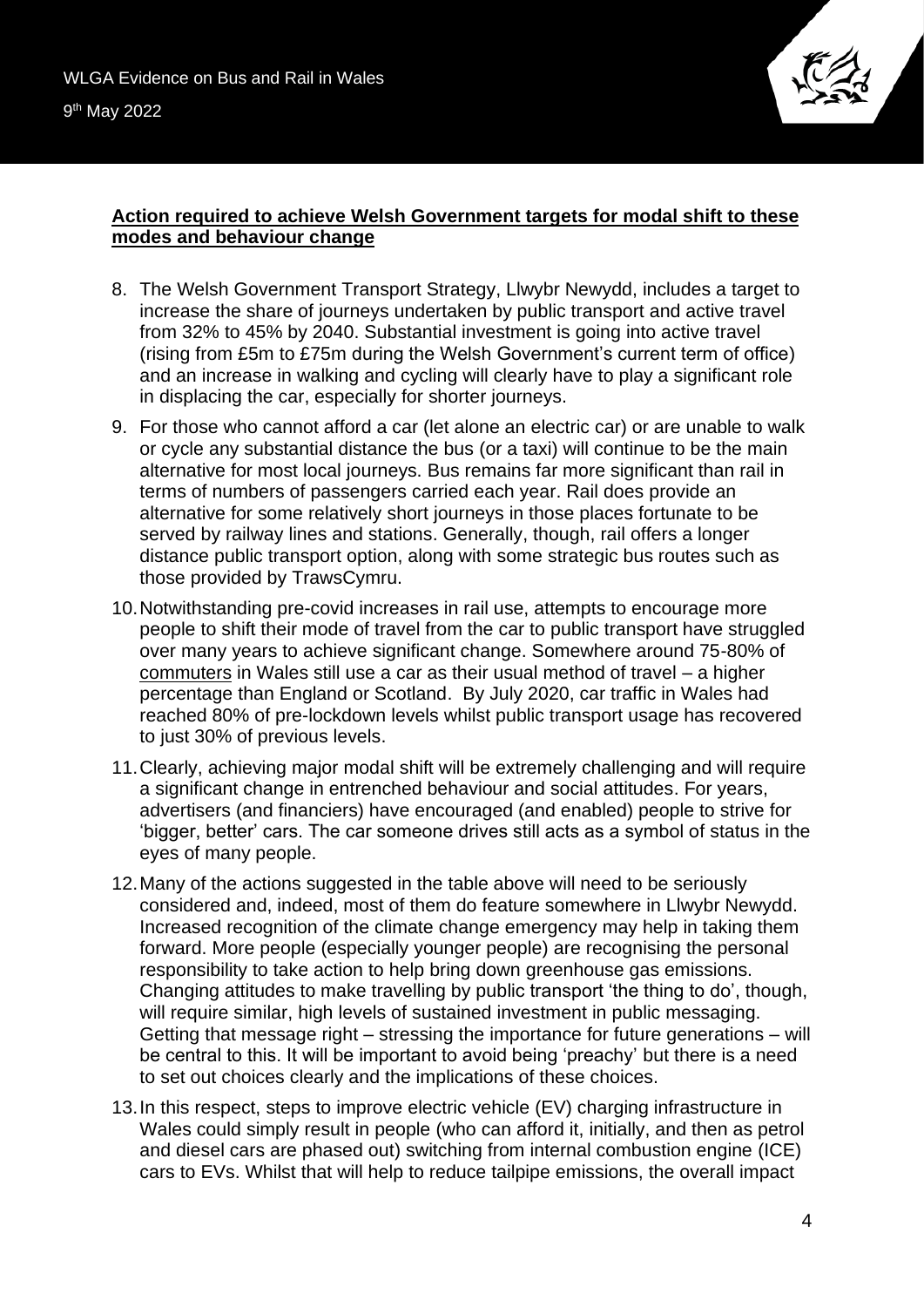

will depend on the extent to which the electricity used to charge EVs is from green sources. Furthermore, a straight switch from ICE to EV will do nothing to reduce congestion – one of the main factors slowing down bus journeys, increasing operators' costs and impeding efforts to make travel by bus more attractive.

- 14.A 'car scrappage for public transport credits' scheme may be the 'nudge' needed to encourage people to re-evaluate and make a switch. Ensuring that good 'end of life' measures are thought through and in place for the cars traded-in under such a scheme would be important though. Other 'nudges' that are being brought in include the introduction of a workplace parking levy, as in Nottingham [\(Workplace Parking Levy -](https://www.nottinghamcity.gov.uk/wpl) Nottingham City Council). There, the employers are responsible for paying the charge but they can choose to reclaim all or part of the cost from their employees.
- 15.It is encouraging that Llwybr Newydd commits to: "develop a range of behaviour change projects to make smarter travel choices *to reduce congestion and increase use of sustainable modes of transport*". Alongside looking to expand public transport services and improve customer experiences of such journeys, the strategy also commits to encourage more car sharing. That would reduce the number of single occupant vehicles, helping to tackle congestion.
- 16.Road-user charging is also mentioned. Whilst this always generates controversy it does offer a way of reducing the incentive to make unnecessary journeys and encouraging use of public transport as a cost saving measure.
- 17.Overall, then there are various actions that could be taken involving a mix of 'stick and carrot'. Some would provide an incentive to change whilst others would 'penalise' those choosing to continue to drive their car. Ultimately, the measures that are used are political choices and it will be for government and elected politicians at all levels to take these difficult decisions. They will need to monitor carefully to see what works, what doesn't and assess if change is taking place at the rate required to contribute to emissions reduction targets for transport. Sharing of good practice and learning from other areas can play an important role here. However, measures are not always transferable from place to place and solutions in urban areas, for example, are likely to be totally different to what is needed in rural areas.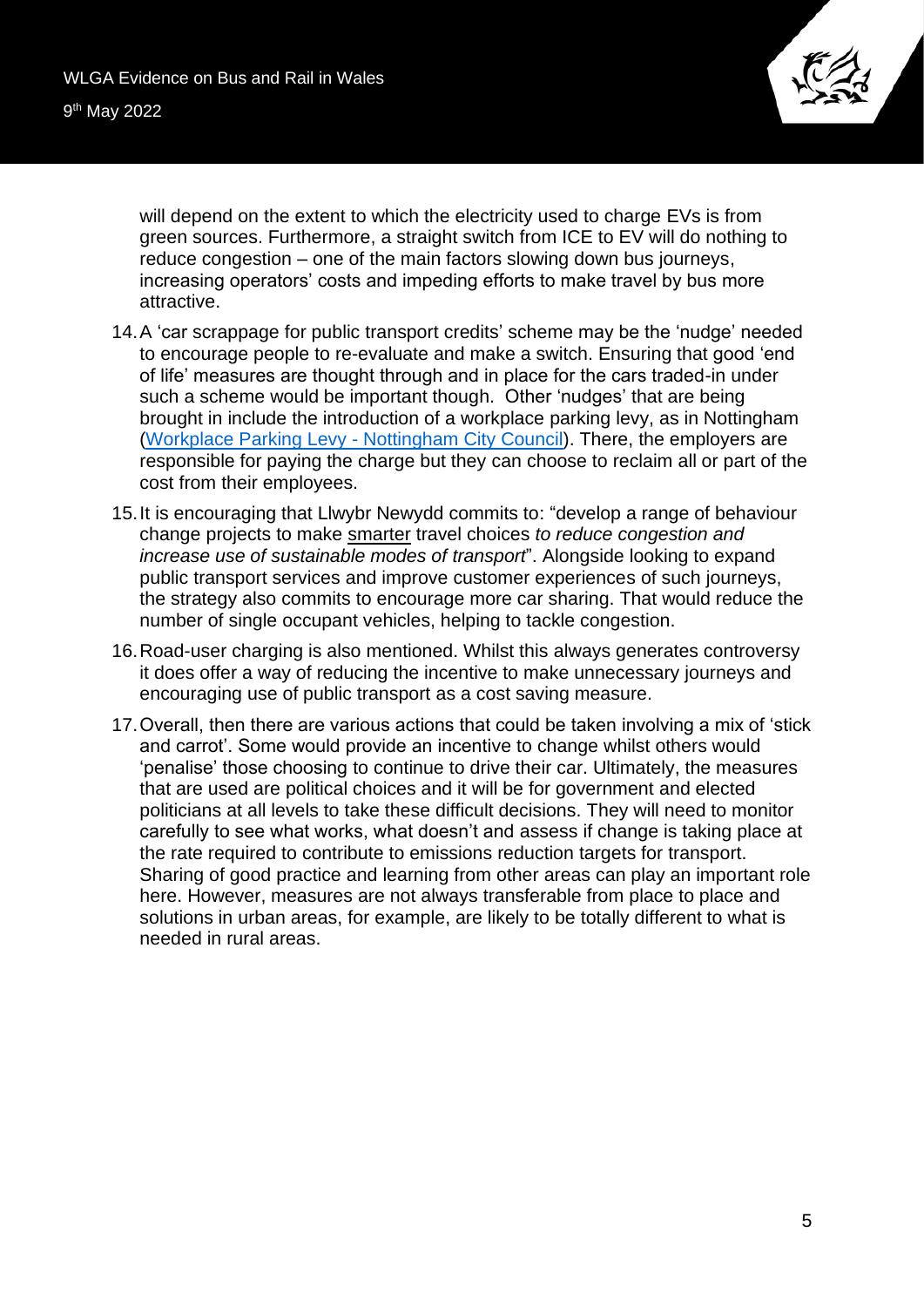

### **Views on proposals for bus and rail reform – including UK Government rail plans and the Welsh Government Bus White Paper**

# **Bus White Paper**

- 18.Welsh Government is currently consulting on its White Paper: [One network, one](https://gov.wales/one-network-one-timetable-one-ticket-planning-buses-public-service-wales-html)  [timetable, one ticket: planning buses as a public service for Wales \[HTML\] |](https://gov.wales/one-network-one-timetable-one-ticket-planning-buses-public-service-wales-html)  [GOV.WALES.](https://gov.wales/one-network-one-timetable-one-ticket-planning-buses-public-service-wales-html) WLGA is working with local authorities to develop its response to the proposals in that White Paper and will need to seek the views of the newly elected administrations. However, some initial headlines from work to date can be offered here, as follows:
	- Overall, there is agreement that improvements can be made to current arrangements and support for the general principles behind the proposed changes, including the important potential contribution to tackling climate change
	- Some of the practical steps required to put those principles into practice will be challenging for councils. Local authorities contribute significant amounts of funding from a variety of sources to bus services, but those contributions vary significantly. Those inputting the highest amounts currently will have concerns about the impact locally of effectively pooling resources with areas that have provided lower amounts of funding. Similarly, without significant additional funding, councils in areas with strong commercial networks at present will be wary that franchising could see a redistribution of resources to improve services in areas poorly served.
	- Moving to complete, all-Wales franchising comes with risks and having 'other tools in the box' would be beneficial (e.g. the ability to agree partnerships with operators outside of franchise arrangements)
	- Consideration is needed as to whether concessionary travel will extend to more rail journeys than at present. If franchising results in greater integration between bus and rail routes and some bus routes terminate at railway stations, bus-rail connections will have to become part of some every-day journey plans. If the rail part of a journey is not on a concessionary basis, many travellers currently making journeys using concessionary passes could face new travel costs
	- There are concerns over the proposal for centralised control of the letting and managing of bus contracts. Over time, Transport for Wales may be in a position to assist with many aspects relating to contracts, but current knowledge and experience sits within local authorities. Building capacity in TfW is likely to be achieved, at least in part, by recruiting knowledgeable and skilled staff from local government. Given that these staff undertake numerous roles supporting other services (e.g. home to school transport) that will impact on the ability of councils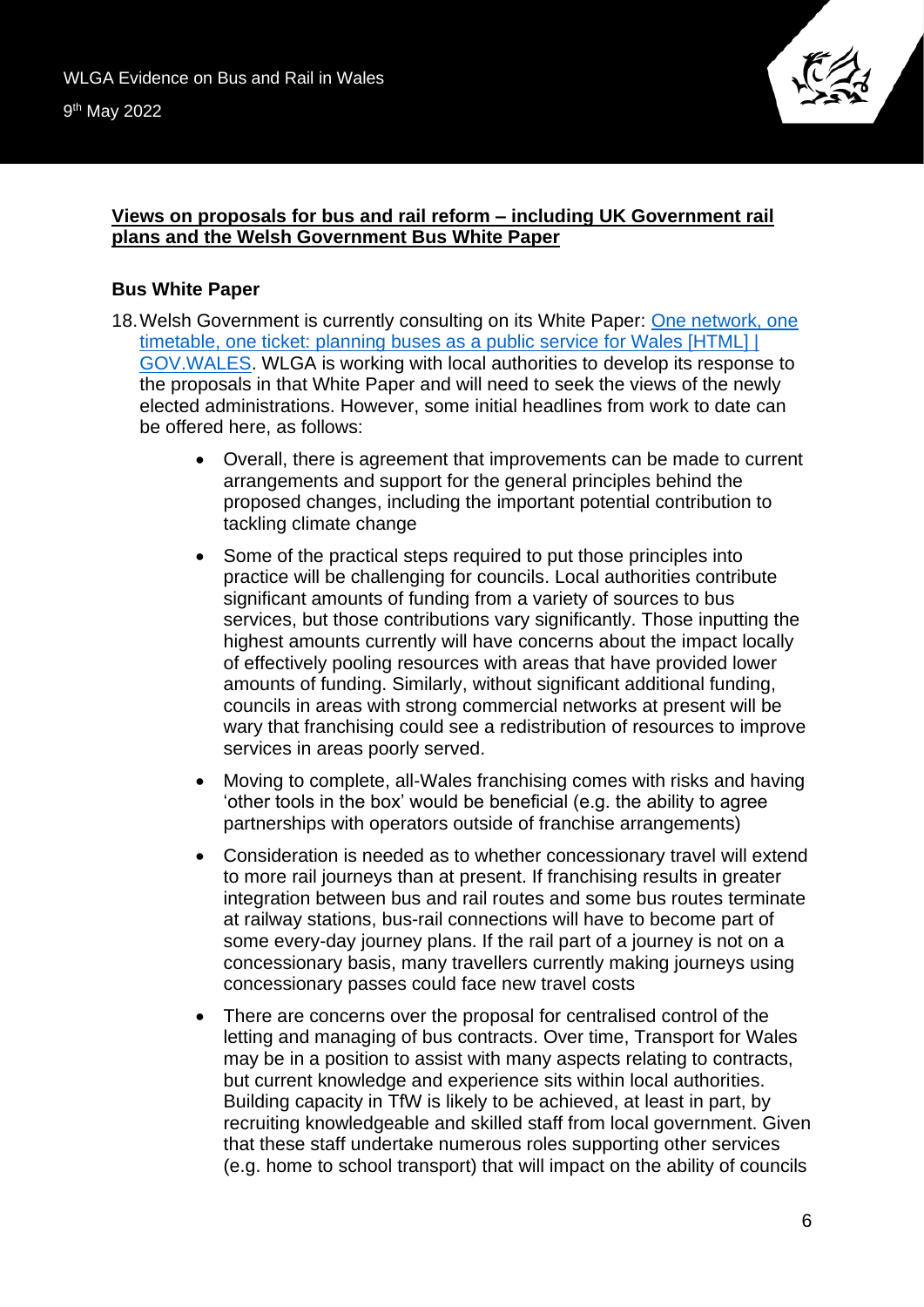

to meet their statutory duties in a number of areas. The perceived economies of scale that can be achieved by centralising functions could, therefore, come at a cost elsewhere in the whole system.

- If Small and Medium-sized Enterprises (SMEs) fail to win franchises in competition with larger operators it is likely to put their future at serious risk, with a range of potential unintended consequences locally. Moreover, the loss of SME operators will reduce competition in the market-place which, in an effective monopoly position, could result in increased wage and price demands. If SMEs do seek to continue operating having lost out in a bid for a franchise, they are likely to increase their costs for home to school transport, adding to the upward cost pressure already being experienced by councils
- The period between now and when franchising comes into play contains some significant risks. Operators could decide they do not want to participate in franchising. Larger operators could move their fleet to other parts of the UK or decide not to invest in their fleet until they know the outcome of franchise awards, thereby delaying necessary investment in low and zero carbon vehicles. Others may decide to cut services in advance of franchising, focusing only on the most commercial routes to reinforce their position in those areas
- In relation to the proposals to facilitate the establishment of councilowned/operated bus services, this would take time, expertise and substantial investment. Leaving aside the question of whether LAs have the financial and staff resources to enter into such investments in the first place, no LA would want to run the huge risk of investing and then not winning the franchise. Competition law and state aid issues would also be important considerations
- There is a risk, though, that the creation of Operator of Last Resort powers could become a self-fulfilling prophesy, if there is not the commercial capacity required to achieve the potential benefits of franchising.

#### **UK Government Rail Reform Plans**

- 19.The rail network connects Wales to the major cities of Great Britain with, for example, vitally important cross-border links from North East Wales into North West England, from Mid Wales to the Marches and the Midlands and from South Wales to Bristol and London.
- 20.At present, Welsh Government has statutory functions only for the Wales and Borders rail services contract. Services from three UK Government franchises have operated in Wales beyond its control. Welsh Government has called for a greater say in specifying rail services and in managing and developing rail infrastructure with a fair funding settlement. It has also called for arrangements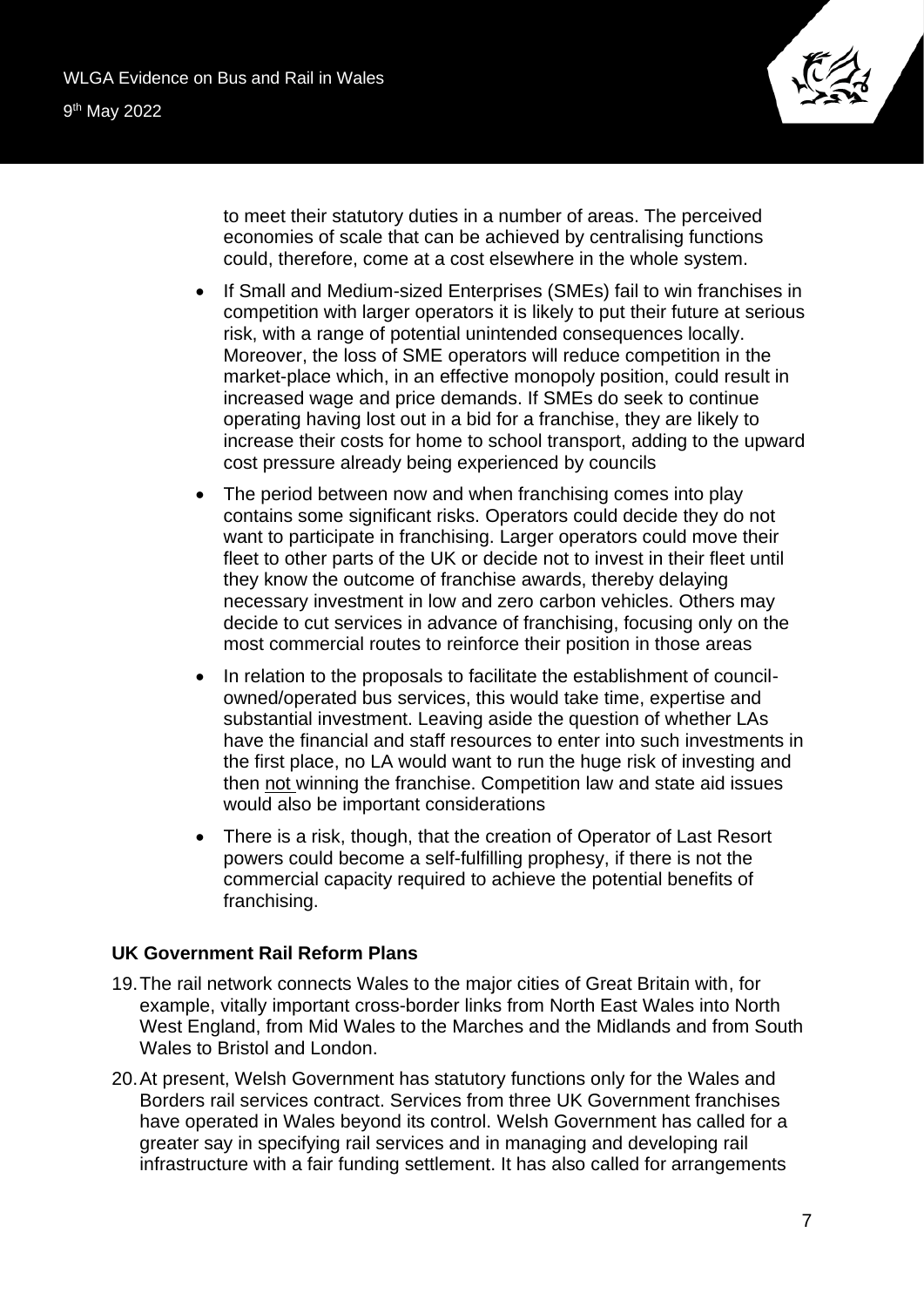

that recognise the diversity of UK devolution whilst maintaining an overall network that benefits all parts of Britain.

- 21.The William-Shapps *Plan for Rail* set out the UK Government's plan to return control of the railways across the whole of the UK to one authority. It will bring about what it claims to be the biggest change to the railways in 25 years, with the creation of a new public body, Great British Railways (GBR). GBR will own the infrastructure, collect the fare revenue, run and plan the network and set most fares and timetables. Under the *Plan for Rail* passenger franchises will be replaced by concessions ('passenger service contracts') which are expected to include incentives for operators to increase passenger numbers.
- 22.Devolved governments will continue to exercise the powers they currently hold in relation to rail, whilst supporting a single GB network. However, the Plan does not give any new or additional powers to Welsh Government or address fair funding (and the concerns that rail investment in Wales has been low compared to the size of the network with, unlike Scotland, no consequential from HS2 spending).
- 23.The Plan ends rail franchising (i.e. whereby private operators bid and then pay to run packages of services, subject to contractual conditions set by government). It replaces it with concessions (where, following competition, the government pays private companies to operate part of the network under a management contract but retains the commercial risk itself). Interestingly, a number of the arguments used by UK Government to justify the change are similar those being used by the Welsh Government to support its proposals for introducing bus franchising in Wales. These include simpler ticketing arrangements; benefits of economies of scale; unified branding; and more efficient, centralised planning of the network. There is even use of some of the same terminology, such as the 'guiding mind'. Whilst a new, unified brand and identity are proposed, though, there will be 'national and regional sub-identities'.
- 24.New National Rail Contracts will operate for two years as a 'bridge' to the new arrangements. These follow on from the emergency contracts introduced to run rail services because of reduction in travel due to Covid-19.
- 25.For Wales, the UK Government claims there will be greater collaboration, improved services, consistency and co-ordination across the whole of the UK.
- 26.It is understood that the Plan will require primary legislation and therefore will take time to proceed through the UK Parliament.
- 27.The full implications of the changes still need to be worked through. It is worth noting though, that for local authorities in Wales the running and operation of the railway also has important links to their management of the highway network (e.g. level crossings and bridges) and council-owned land adjacent to the railway. Rail-related investments are now being funded as part of economic 'deals' by UK Government and, potentially, via the Shared Prosperity Fund and Levelling Up Fund. Further funding could be made available linked to the Union Connectivity review. Supporting infrastructure, to assist and enhance the rail network, could include freight terminals, railway stations, active travel connections.